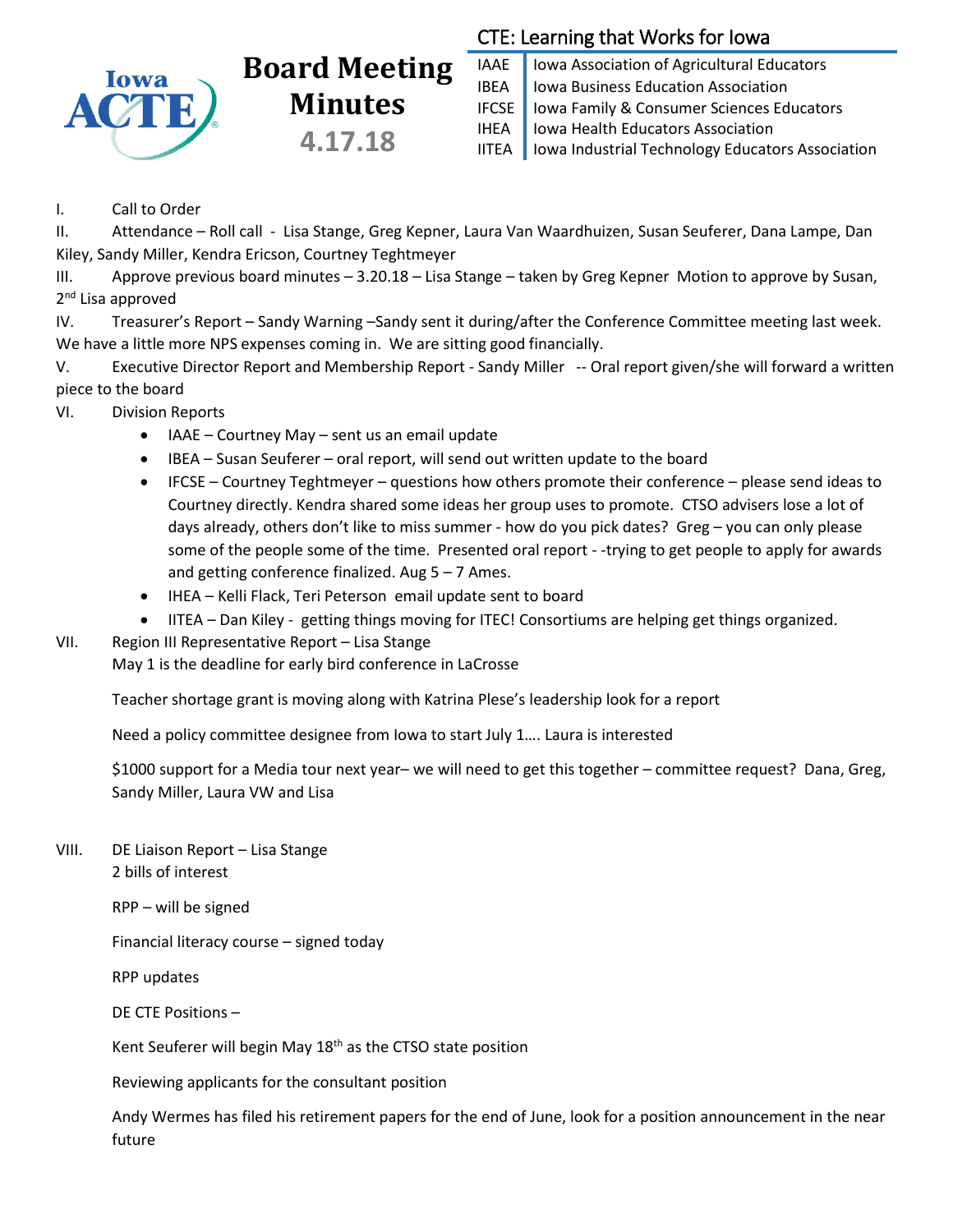- IX. Conference Planning Committee Report Kendra Erickson Had a meeting last week with planning committee, Registration and Save the Date is out and looking for keynote ideas. 3 proposals in so far!
- X. New Business
	- Dana We need two nominees for Award of Merit for Iowa ACTE by next meeting  $-$  If you have nominations – get them to Dana before May 15<sup>th</sup> and we will discuss it at that meeting
- $XI.$  Old Business -need names for  $2^{nd} VP$

Date for Summer face-to-face – Sandy will send out a doodle with ideas

Committees need to work/function ie – communication and policy revision Lisa and Sandy will get together to see who those people should be and work on some Zoom sessions with those people and then make recommendations for policy changes and work to be done at the face to face (or prior to)

Dana – Update on awards – continue to promote division winners to apply for the awards. She has sent out the link to the portal and it will be open until August 31st. Each division needs an awards committee person – let Dana know who that is. They would score that next week.

Dave Bunting CTE scholarship is still open. We have one applicant and would like more open until August 31<sup>st</sup> too.

Sandy shared that Iowa is one of the few states that has increased in membership. Keep promoting to join our group!

XII. Next meeting May 15, 2018

XIII. Adjourn

Respectfully submitted,

Lisa Stange

**Executive Director Report**

#### **Member Value and Engagement**

Sent Iowa ACTE Conference info and Feb 24 Board meeting minutes to our web site.

Worked to update our membership information.

Spoke to Grant Wood AEA FCS teachers at their Advisory board meeting with an Iowa ACTE update.

#### **Professional and Leadership Development**

E- blast to all members about conference including Save the Date, Registration link and Call for Proposal link.

Received contract for FFA Enrichment Center today.

Utilizing SCHED app through DE for our conference.

Respectfully, Sandy